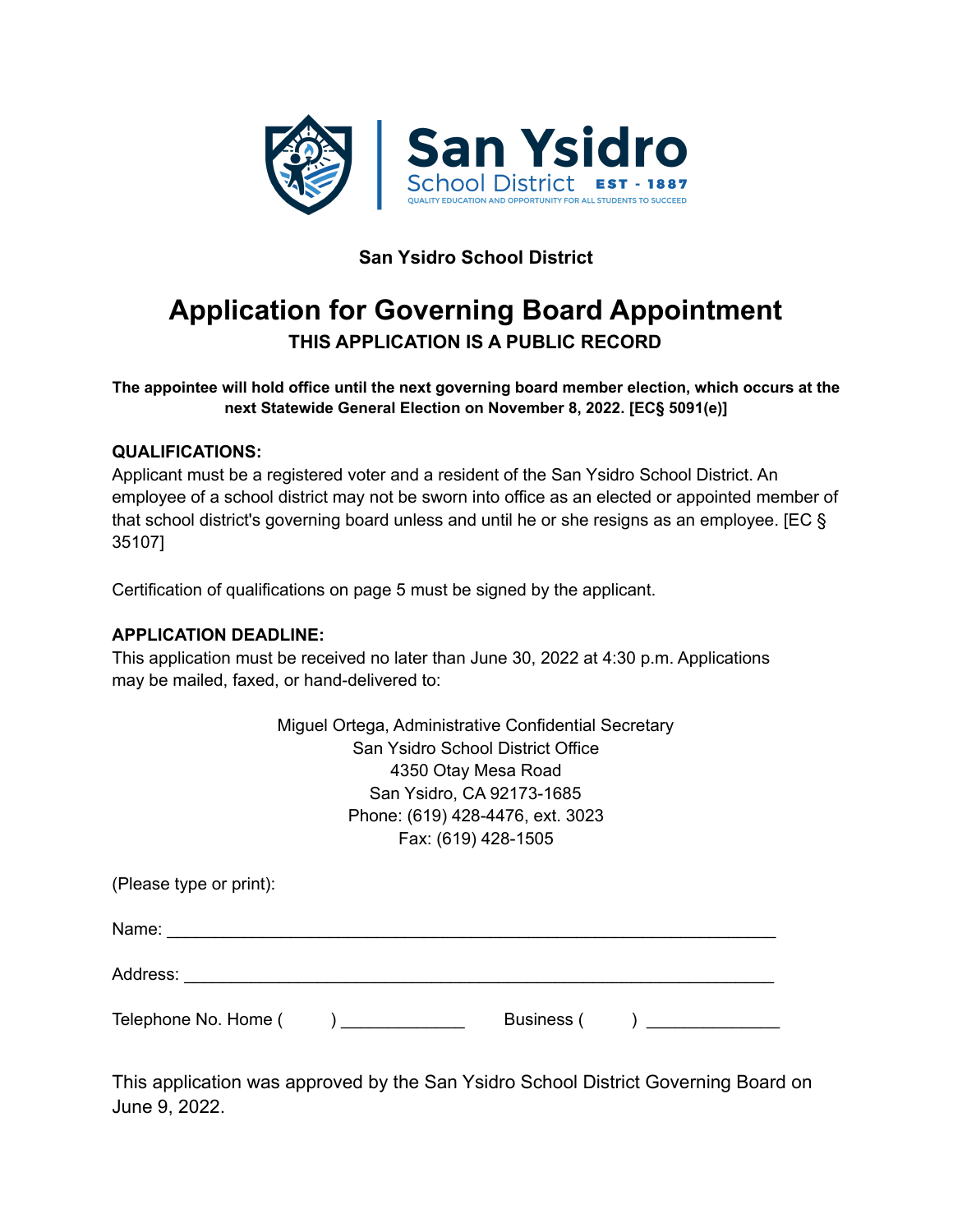**QUALIFICATIONS**: (Stay within space allowed for answers. Do not attach extra pages.)

1. Describe your educational, work and/or public service background.

2. Why do you wish to serve on the Board? What do you hope to accomplish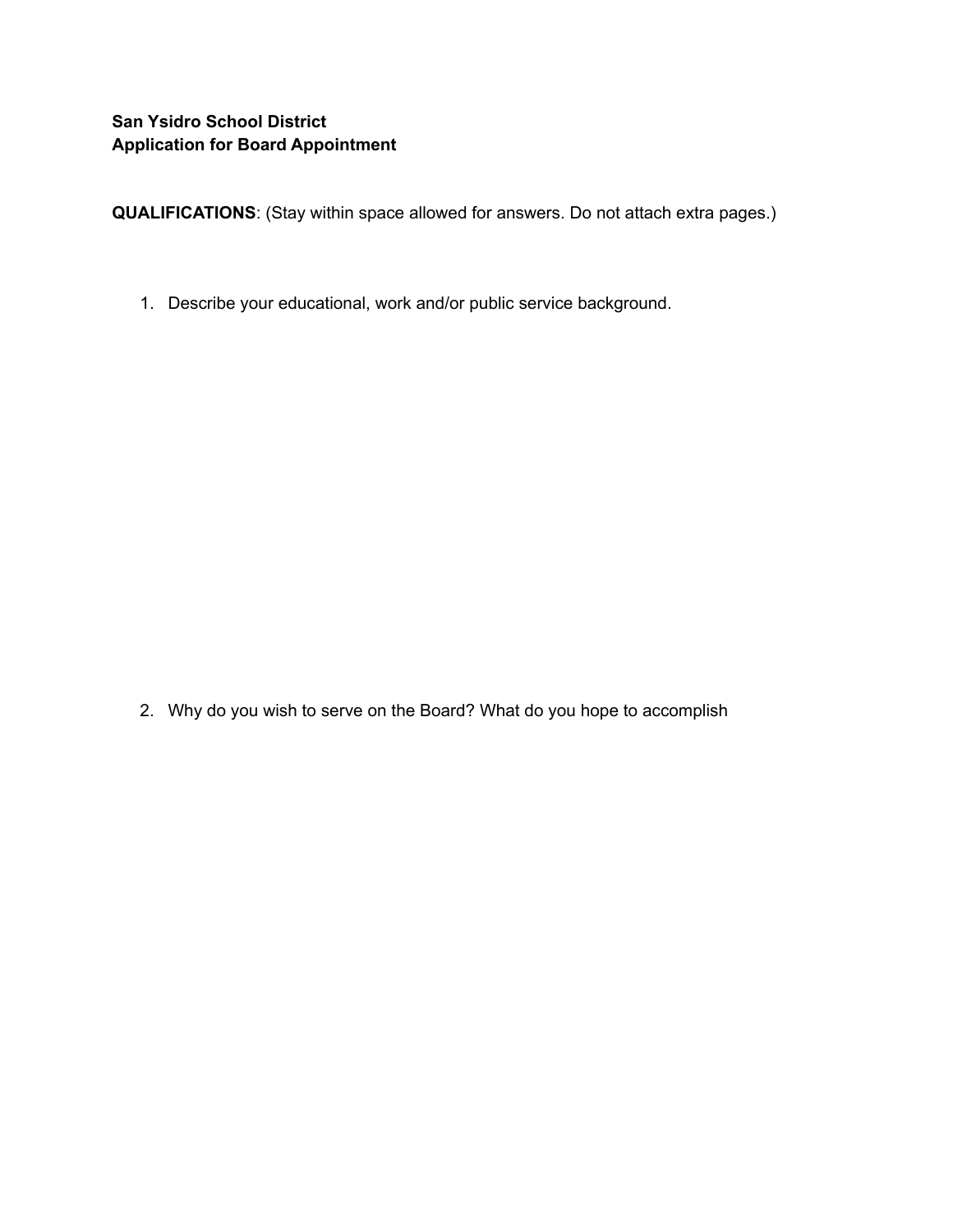## **San Ysidro School District Application for Board Appointment**

3. What skills, abilities, and experience would you bring to the Board to assist carrying out its responsibilities?

4. List your involvement in activities that demonstrate your understanding and support for public education, such as membership on committees/organizations, offices held, volunteer work, and community service.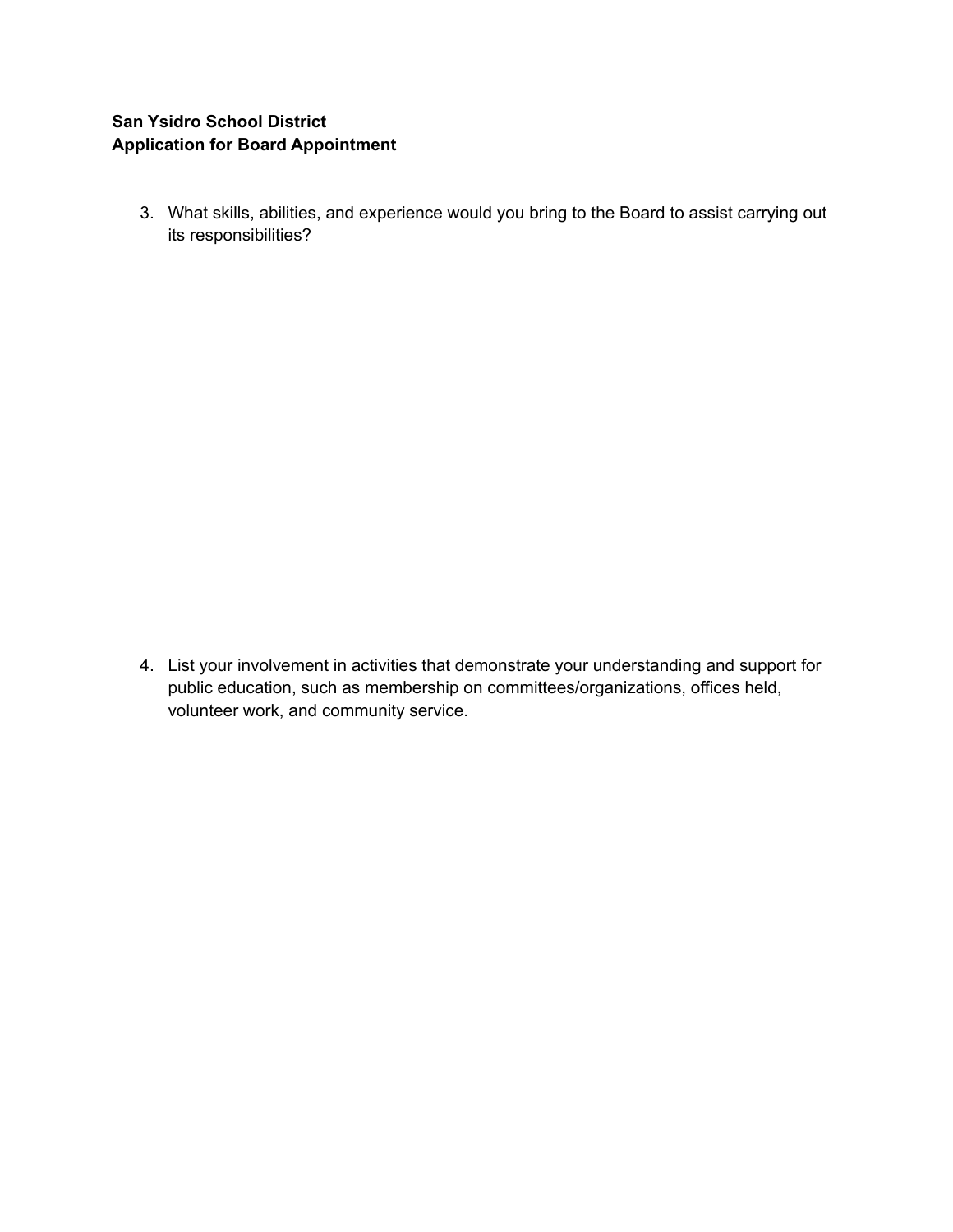#### **San Ysidro School District Application for Board Appointment**

5. List, in order of importance, the major issues confronting public education and, specifically, the San Ysidro School District.

6. Explain the mission of the San Ysidro School District.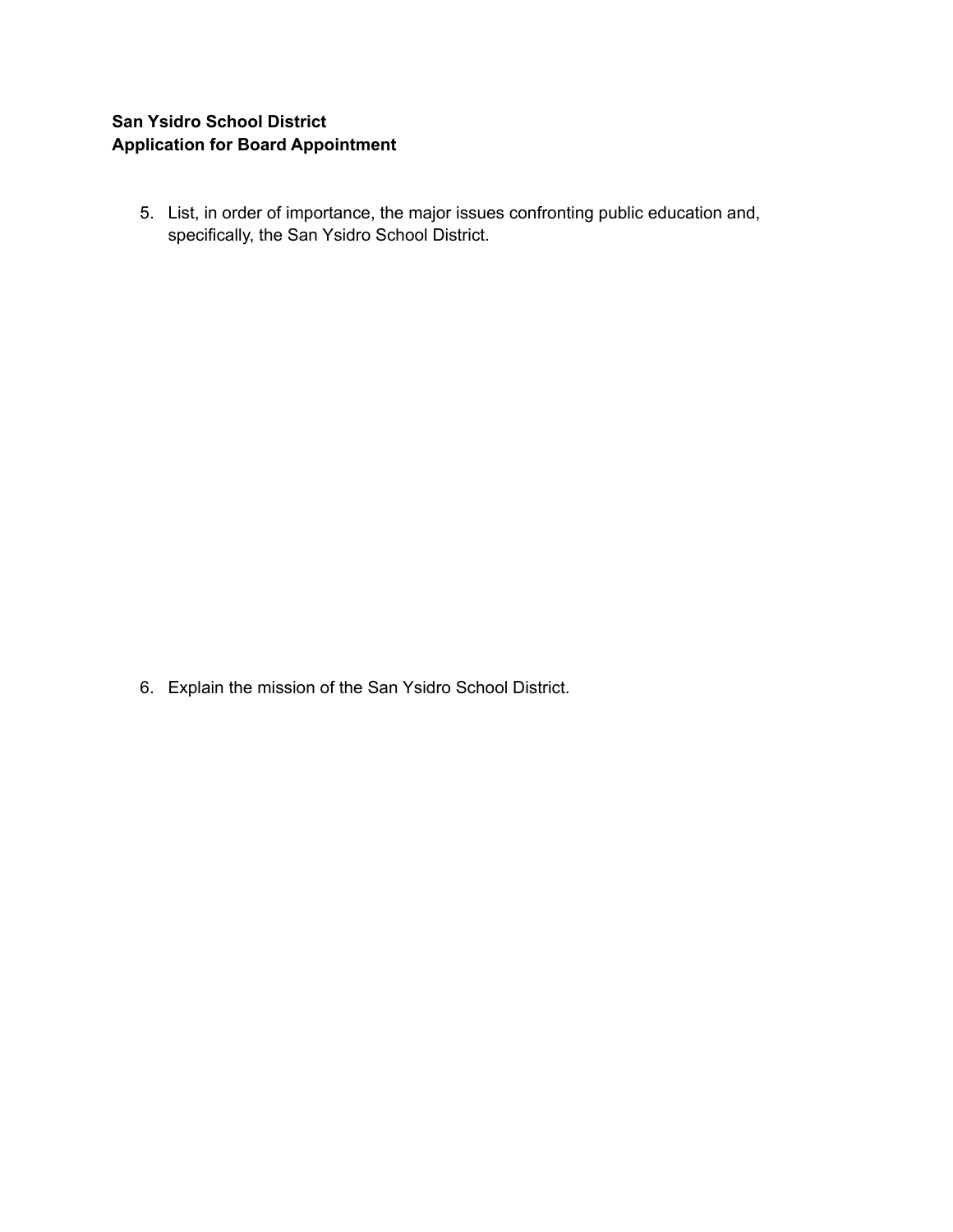#### **San Ysidro School District Application for Board Appointment**

## **CERTIFICATION OF QUALIFICATIONS:**

I understand that this application is a public document and may be requested under provisions of the Public Records Act and/or be available to the public on the San Ysidro School District website.

I understand that upon appointment I would be required to file a Conflict of Interest Statement and take an Oath of Office.

I certify I am not disqualified to hold this office because of a conviction of any of the crimes on the attached list and further certify I am not otherwise disqualified under the California Constitution or statutes from holding public office.

I certify that I reside within the San Ysidro School District boundaries that I am a registered voter in the San Ysidro School District.

\_\_\_\_\_\_\_\_\_\_\_\_\_\_\_\_\_\_\_\_\_\_\_\_\_\_\_\_\_\_\_\_\_ \_\_\_\_\_\_\_\_\_\_\_\_\_\_\_\_\_\_\_\_\_

I attest the foregoing information is true to the best of my knowledge.

Signature of Applicant Date **Date** 

**Information contained on this application may be subject to verification.**